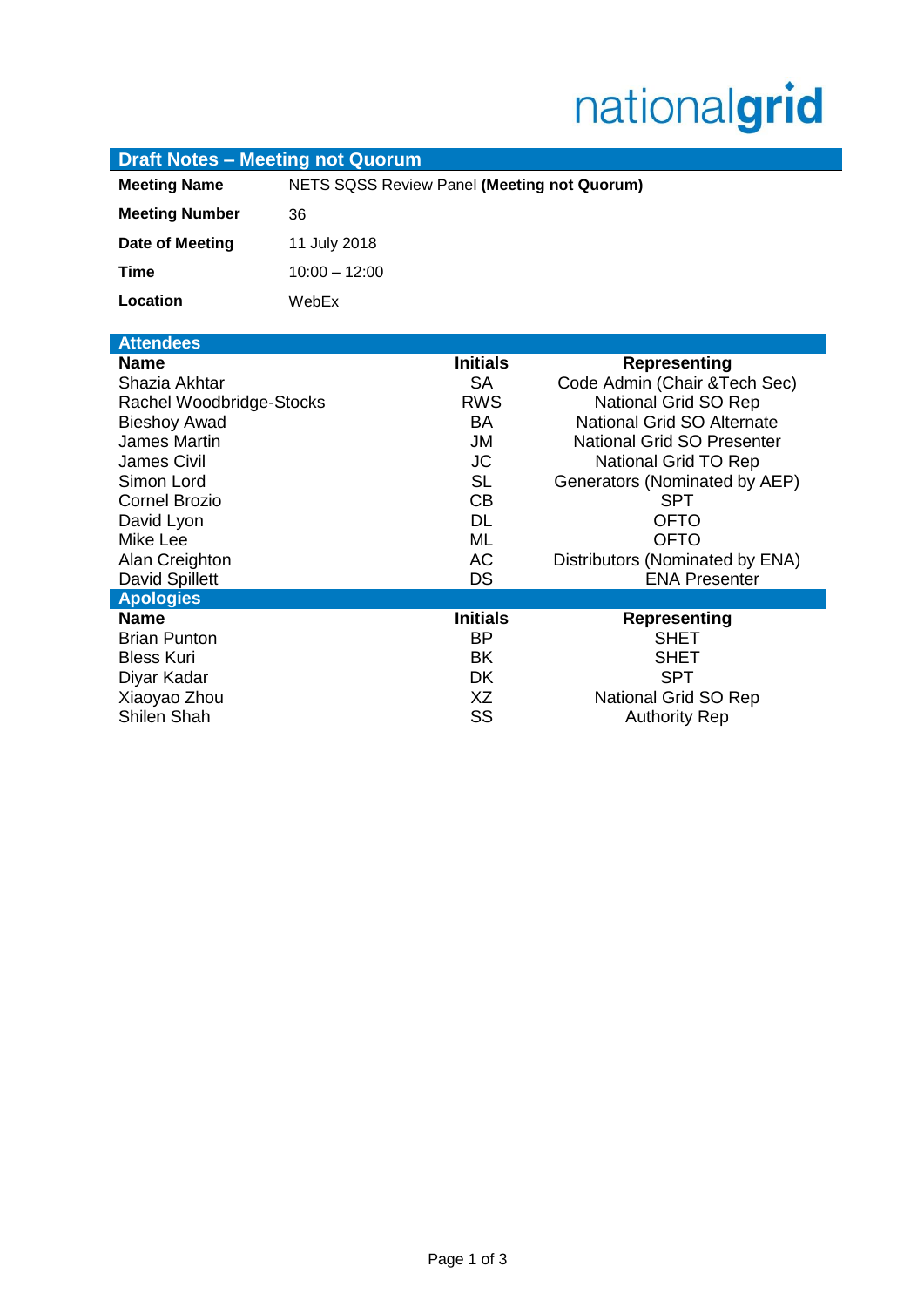## **1 Introductions and Apologies**

SA opened the Panel by making introductions and noting any apologies.

#### **2 Approval of Minutes**

The minutes from the SQSS Panel meeting held on  $9<sup>th</sup>$  May 2018 were approved. These are now available on National Grid website [here.](https://www.nationalgrid.com/uk/electricity/codes/security-and-quality-supply-standards/meetings/sqss-panel-meeting-11072018)

#### **3 Modification Proposals/Withdrawals**

None

**4 Workgroup Updates**

None

## **5 Industry Consultations**

#### **GSR023 – N-1-1 Criteria**

The Chair confirmed that the Industry Consultation on GSR023 was published on the 25 June for 20 working days and will close on the 20 July 2018. The Draft Final Modification Report will then be circulated to the Panel ahead of a recommendation on whether the modification should be implemented at the September Panel. This will then be sent to the Authority for a final decision.

BA requested that the Panel hold a short NETS SQSS Panel meeting in August to make a final recommendation on the modification and prevent any further delays. BA stated that the Authority will shortly be issuing a Licence Change Industry Consultation for GSR016 and GSR018 and would like GSR023 to be included within that consultation so that it is implemented as soon as possible.

The Chair confirmed that if the Panel were to make a request for an additional Panel meeting in August this would still be in line with the NETS SQSS Industry Governance Framework.

The Panel unanimously agreed to hold a short SQSS Panel meeting in August 2018.

To encourage further responses to the GSR023 Industry Consultation AC requested that a reminder be sent out to Industry of the closing date.

The Chair confirmed that a poll will be sent out shortly to confirm the date of the August meeting and an email to Industry remining them of the closing date for the GSR023 Industry Consultation.

The GSR023 Industry Consultation document can be found [here.](https://www.nationalgrid.com/uk/electricity/codes/security-and-quality-supply-standards/modifications/clarification-n-1-1)

#### **6 Draft Final Modification Reports & Recommendation Vote**

#### **GSR024 Legal Separation**

JM presented slides to the SQSS Panel explaining the two responses that were received to the Industry Consultation. One respondent suggested two alterations to the legal text. An amendment to paragraph 2.2 of the Industry Governance Framework to clarify NGESO's role under the Transmission Licence as being distinct to that of NGET, SHETL, and SPT. The other commended change, was to ensure consistency in the companies address across both the NETS SQSS and the Industry Governance Framework. Overall, both respondents were supportive of the modification and agreed that it better facilitated the objectives of the NETS SQSS and should be implemented. The GSR024 presentation slides can be found [here.](https://www.nationalgrid.com/uk/electricity/codes/security-and-quality-supply-standards/meetings/sqss-panel-meeting-11072018)

The Panel agreed to the incorporation of legal text changes requested within the Industry Consultation Responses.

The Chair requested that the Panel members consider making a final recommendation on the modification so that it can be sent to the Authority for a decision.

The Panel members unanimously agreed that the modification should be implemented but requested that the Final Modification Report containing the legal text amendments be circulated to the Panel for a final review and approval.